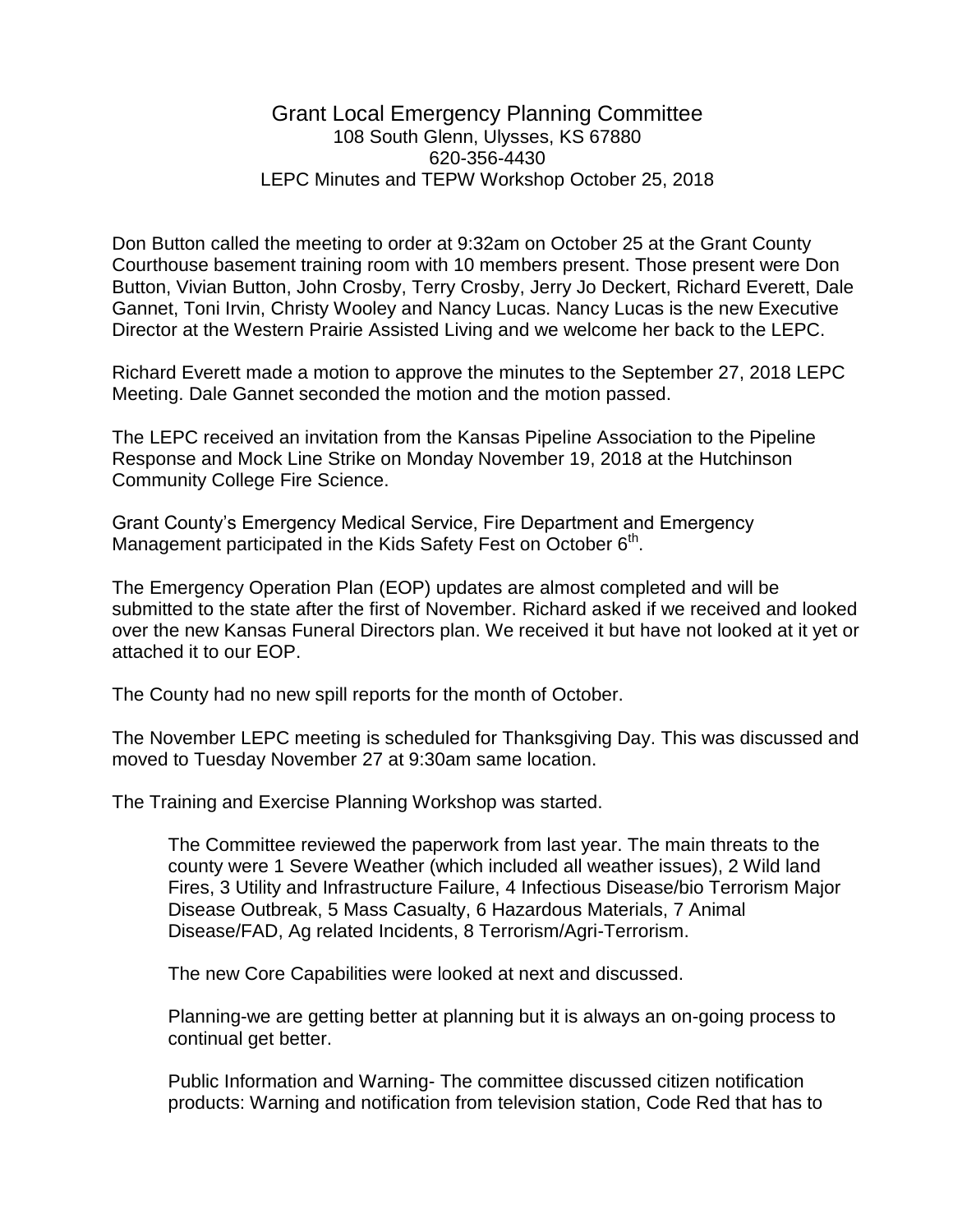have someone available 24 hours a day to sent out messages, DTN weather systems, and Pioneer Communication Community Channel. Most of these notifications come across your cell phone and not every place in the county has consistent cell coverage at all times. Some have cost. Pioneer Communication Community Channel is only available to cable TV customers and will no longer be available after the first of the year. The Fire Department and EMS uses Active 911 to send out messages but someone has to send these out. NOAA radios and Emergency Alert System transmitters are available. These notifications are conducted by the National Weather Service.

Operational Coordination-All of our responding department can communication with each other on UHF and most can utilize 800 MHz radios when working with Mutual aid. The departments work well together

Access Control and Identify Verification-The County is working on getting all responders and equipment ID cards. We are also working with private industry to also utilize the CRMCS ID system.

Cyber security- Is becoming a bigger issue with more things being completed on the internet. Two Cyber Security Classes will be held in Ashland on December 11 and 12 starting at 8:00am at the Ashland Veterans Building.

Long Term Vulnerability reduction-Talked about this being an On-going process.

Risk and Disaster Resilience Assessment-The cost of this was discussed and makes it difficult to do anything.

Critical Transportation-This can only be completed with the help of mutual aid.

Environmental Response/Health and Safety-This can only be completed with the help of Kansas Department of Health, Environment and the Environmental Protection Agency, Kansas Department of Agriculture and the Kansas State Fire Marshalls's Office and regional Hazmat Teams.

Fatality Management Services-the Public Health Region has developed a Mass Fatality Plan and we need to compare it to the new Funeral Directors Plan. It would also be a good idea to conduct a table top exercise to test the plan.

Fire Management and Suppression-Some of the things we have learned with the recent wild fires is to call for help before things get bad, and have developed a strategy to fight the fires and Road and Bridge keeps a 6,000 gallon tender of water ready when we are in fire season. Our Fire Department and several of the surrounding fire department are working on putting a task force together to go fight fires together. It would be helpful to these teams to have a Strike Team Task Force class in the area and a Division Group Supervisor class.

Infrastructure Systems-Have to have money to support this.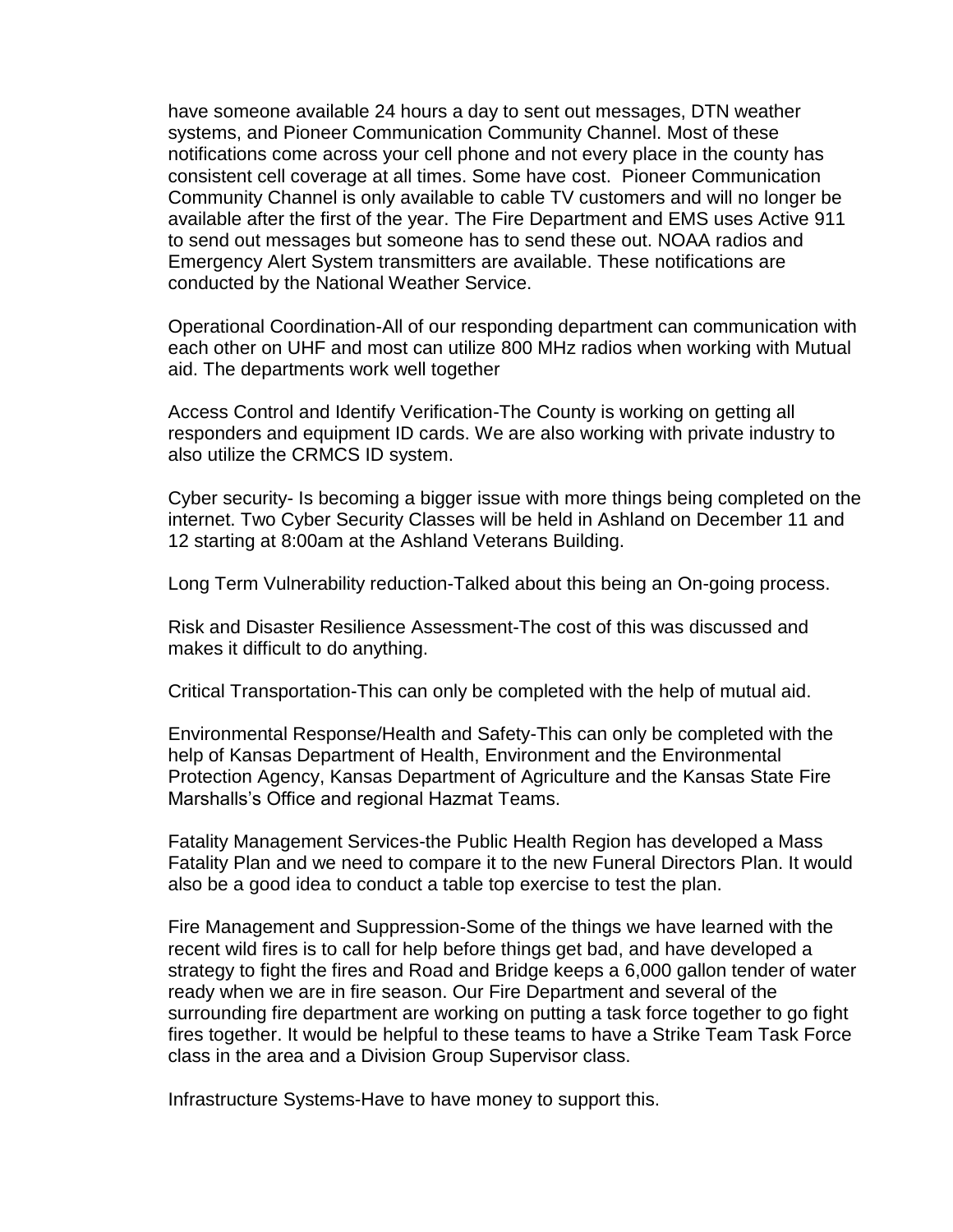Logistics and Supply Chain Management-We live in Rural American, it takes longer to get things to our part of the world. If we had major flooding our town could be cut off on three sides and you could only come in from the West or getting around our region could be an issue.

Mass Care Services-Is always a worry of what area it will affect and we will need mutual aid and volunteers to complete the task.

Mass Search and Rescue Operations– Mutual Aid will be needed. On-Scene Security, Protection and Law Enforcement-Mutual Aid will be needed.

Operational Communications-The County always has some spots that have difficulty sending and receiving. Having the 800 MHz radios has helped along with our regional partners also having 800 MHz radios. The fire department runs on SW11 Fire unless they go north then they run on SW12. Some of the portables do not work well in buildings. The communications trailer does have a cross band repeater.

Public Health, Healthcare, and Emergency Medical Services- We can only do what we can do. Our numbers are limited. The county can call in Mutual Aid and use the Southwest Kansas Hospital Emergency Resource Team (SHERT) and the Health Care Coalition.

The Committee did look at the other Core Capabilities.

The Classes that we talked about we would like to see come to Ulysses or the area are:

Mass Fatality G-386 Strike Team Task Force Training Division Group Supervisor Training Forms Refresher class ICS 200 and 300 new versions ICS/EOC Interface

Our updated exercise calendar set up in 2018:

2019

| Table top  | <b>Public Health/Hospital Exercise/LTC</b>             |
|------------|--------------------------------------------------------|
| Functional | <b>Evacuation Exercise/LTC</b>                         |
|            | Functional/Full Scale Buffalo Dunes Wind Farm Exercise |
| Workshop   | <b>TFPW</b>                                            |
|            |                                                        |

2020

First Quarter Full Scale Winter storm

Second Quarter Table top **Rural Trauma-Farm accident** Third Quarter Table Top **Third Contract Active Shooter**